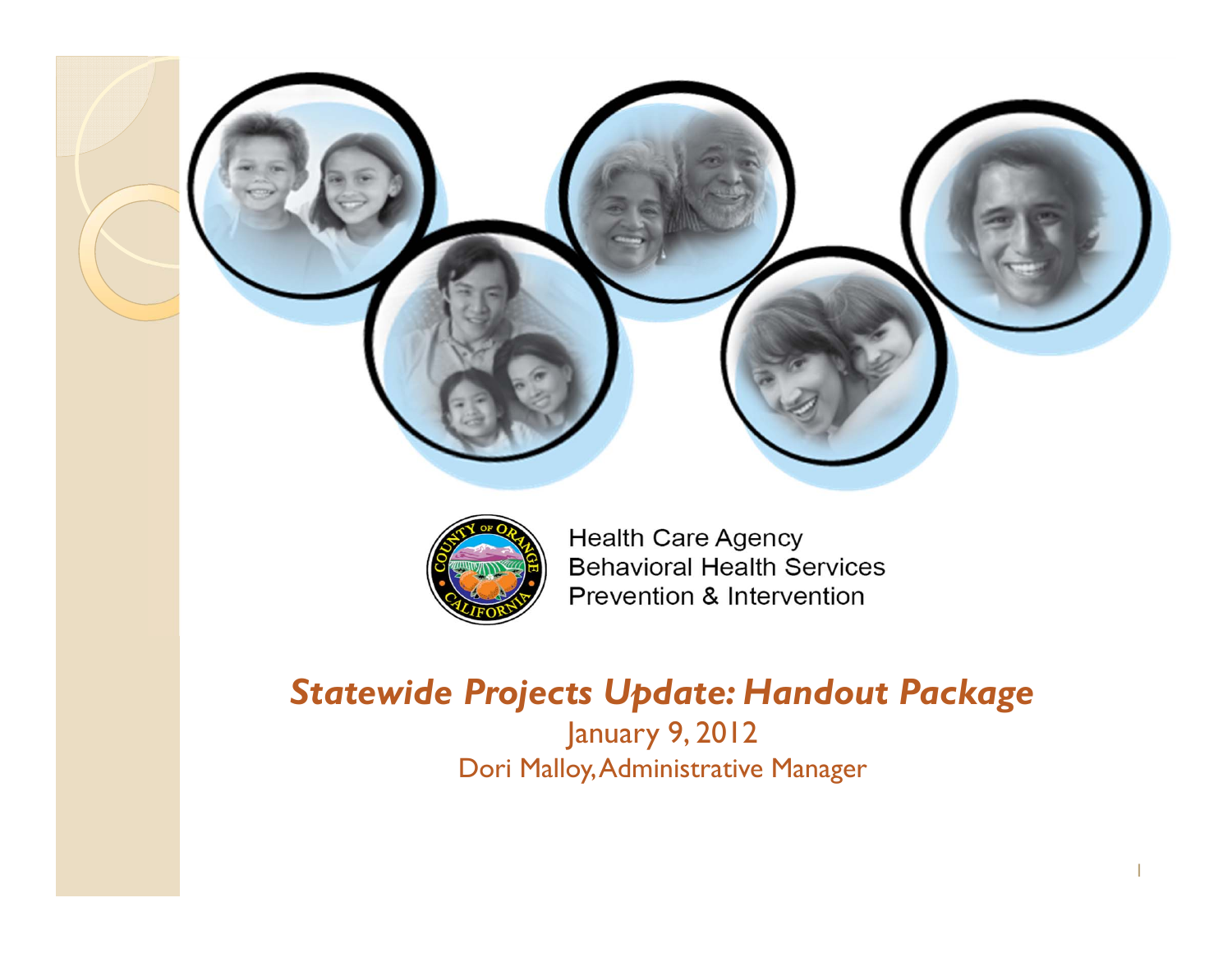| <b>Suicide Prevention</b>            | <b>Provider</b>             | Lead Contact             | <b>Contact Information</b> |
|--------------------------------------|-----------------------------|--------------------------|----------------------------|
| <b>PROGRAM I: Suicide Prevention</b> | Didi Hirsch                 | Lyn Morris,              | $(310)$ 895-2305 or        |
| Network Program (SPNP)               | <b>Psychiatric Services</b> | <b>Division Director</b> | Imorris@didihirsch.org     |

### **Project Summary:**

● Didi Hirsch Mental Health Services' Suicide Prevention Center and a consortium of nine other crisis centers will achieve a suicide prevention-informed California.

● Didi Hirsch will organize regional suicide prevention task forces, which will constitute the California Suicide Prevention Network. With representatives from schools, nonprofits, government, and medical centers, these task forces will take concrete steps to address service gaps/underserved populations.

● Each region will submit programs to the Best Practices Registry for Suicide Prevention for national use.

### **Key Activities:**

No. 1: Create Suicide Prevention Network Program (SPNP)

No. 2: Create needs assessment to create baseline

No. 3: Establish and lead regional task forces

No. 4: Provide quality management

No. 5: Develop and Disseminate effective resources

No. 6: Publicize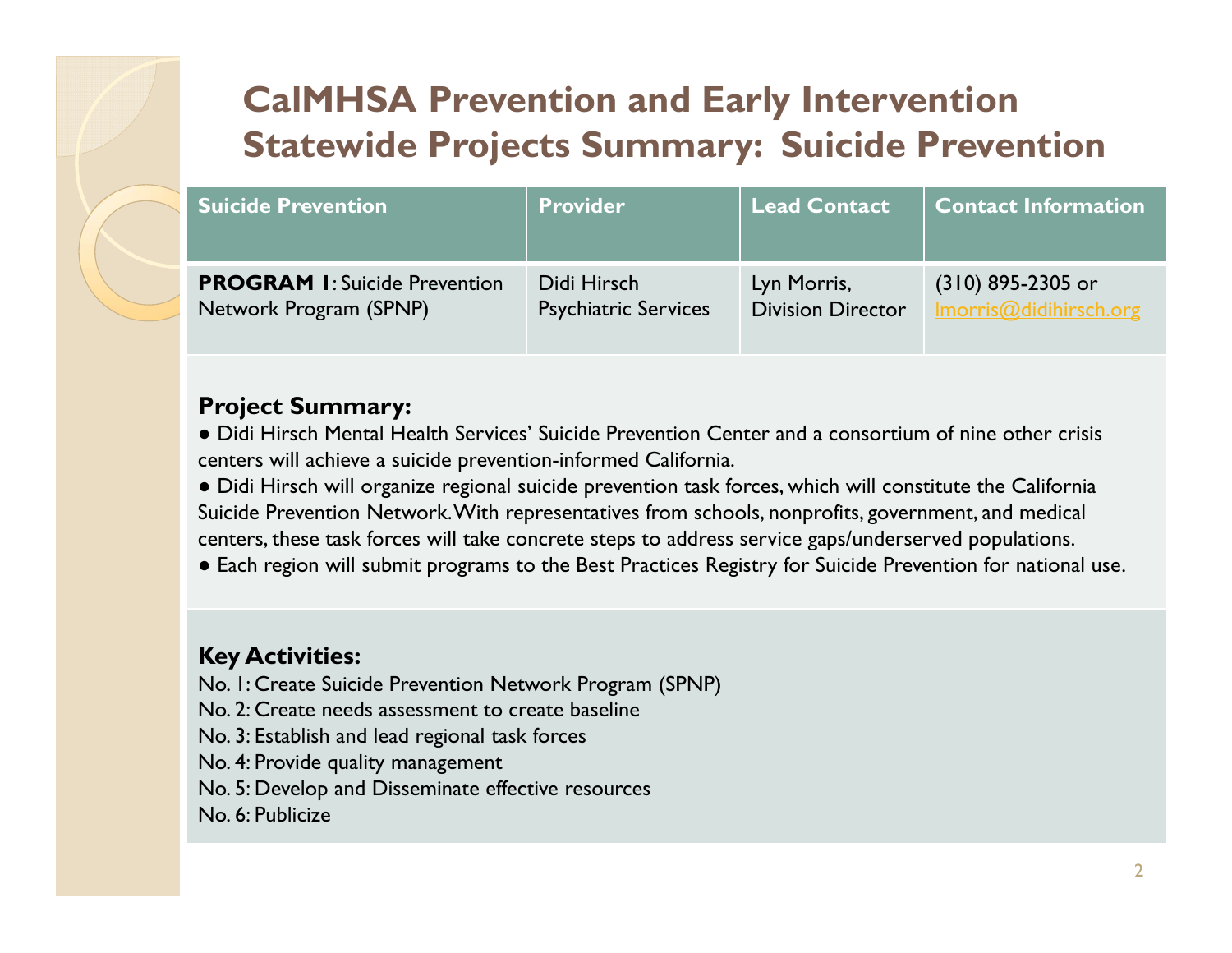| <b>Suicide Prevention</b>                                                                                  | <b>Provider</b>                            | Lead Contact                            | <b>Contact Information</b>                  |
|------------------------------------------------------------------------------------------------------------|--------------------------------------------|-----------------------------------------|---------------------------------------------|
| <b>PROGRAM 2: Regional &amp; Local</b><br>Suicide Prevention Capacity-<br><b>Building Program (RLSPCB)</b> | Didi Hirsch<br><b>Psychiatric Services</b> | Lyn Morris,<br><b>Division Director</b> | (310) 895-2305 or<br>Imorris@didihirsch.org |

#### **Project Summary:**

- Didi Hirsch's activities are helping to build capacity for Orange County in addition to others, its Crisis Line and warmlines.
- Suicide Prevention Center will work with Imperial, San Diego, San Bernardino, Ventura, and Riverside Counties to enhance suicide prevention.The Crisis Line will become their official hotline.
- ●Vietnamese- and Korean-speaking Crisis Line counselors will help people in underserved communities

#### **Key Activities:**

- No. 1: Hire staff for crisis line expansion with bilingual services
- No. 2: Hire full-time county liaison to assist in providing county-centered suicide prevention services
- No. 3: Extend hours of Three L.A. County warmlines
- No. 4: Establish new ACCESS warmline operation
- No. 5: Add 11pm to 3am shift to NAMI-OC Warmline
- No. 6: Establish the Southern California Warmline Network (SCWN)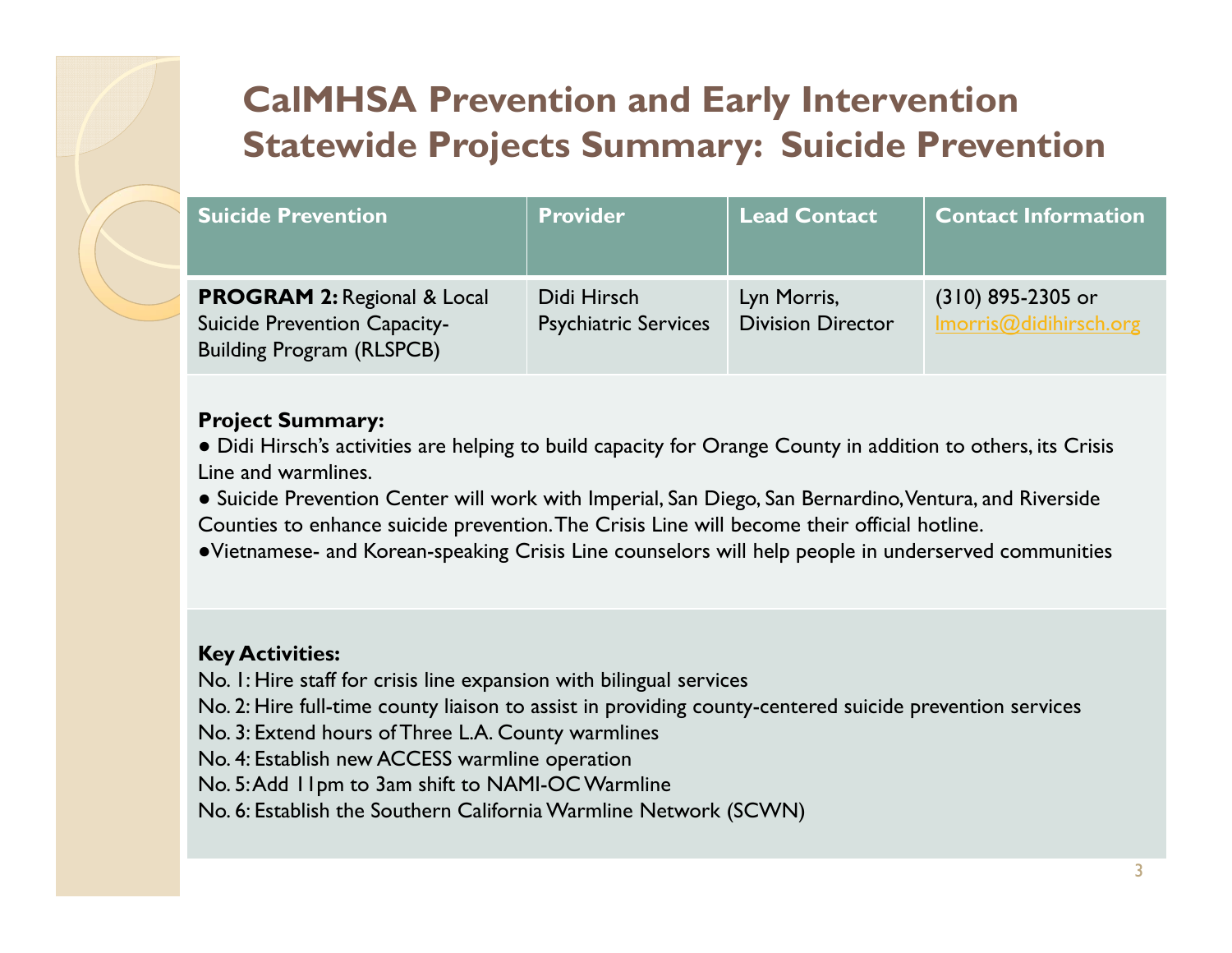| <b>Suicide Prevention</b>                                                    | <b>Provider</b> | <b>Lead Contact</b>                                 | <b>Contact</b><br><b>Information</b> |
|------------------------------------------------------------------------------|-----------------|-----------------------------------------------------|--------------------------------------|
| <b>PROGRAM 3: Social Marketing</b><br>Suicide Prevention Campaign<br>(SMSPC) | <b>AdEase</b>   | Stacey Nelson Smith, (619) 717-2359 or<br>President | Stacey@adeaseonline.c<br><u>om</u>   |

#### **Project Summary:**

● AdEase will increase public awareness that suicide is preventable and encourage help seeking behaviors.

● The campaign is centered on community and consumer voice, research, data driven decisions and evaluation, cultural and linguistic competence, collaboration and integration of existing efforts.

● The campaign's reach is designed to effectively target the media, the general population of California, specific high-risk groups, and will permeate counties, communities and rural area as well as survivor peer groups.

#### **Key Activities:**

No. 1: Conduct baseline research data

No. 2: Develop campaign materials

No. 3: Develop and manage "Your Voice Counts" online forum

No. 4: Coordinate statewide representation and networking

No. 5: Develop website and search engine optimization

No. 6: Prepare and launch Physicians Campaign

No. 7: Conduct statewide media campaign

No. 8: Develop, produce and distribute campaign tool kit

No. 9: Conduct social media campaign

No. 10: Statewide County Needs Assessment

No. 11: Coordinate statewide high school safe messaging video contest

No. 12: Provide bilingual media advocacy kit online

No. 13: Strengthen peer survivor support groups

No. 14: Conduct and distribute safe messaging compliance

No. 15: Facilitate media forums—partner with survivor groups

No. 16: Outreach to rural communities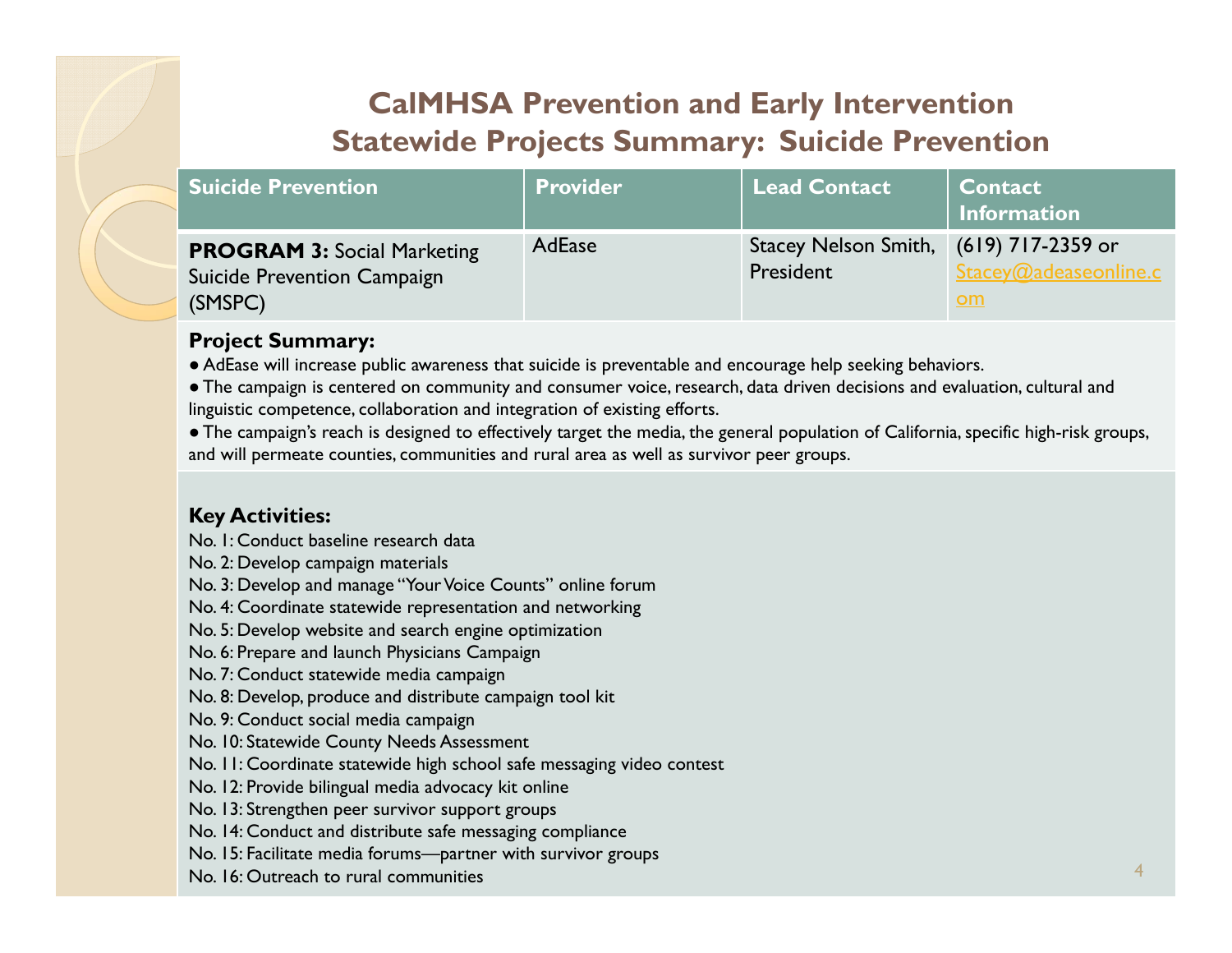| <b>Suicide Prevention</b>                                                           | <b>Provider</b>    | <b>Lead Contact</b>                         | <b>Contact</b><br><b>Information</b>                 |
|-------------------------------------------------------------------------------------|--------------------|---------------------------------------------|------------------------------------------------------|
| <b>PROGRAM 4: Suicide Prevention</b><br>Training & Workforce Enhancement<br>Program | <b>LivingWorks</b> | Jerry Swanner,<br><b>Executive Director</b> | 910-867-8822 or<br>jerry.swanner@livingw<br>orks.net |

#### **Project Summary:**

● LivingWorks will fulfill the CalMHSA suicide prevention training objectives by offering trainings for community gatekeepers, caregivers and others. These include ASIST, safeTALK and suicideTALK.

● The plan focuses on capacity to support statewide distribution and long-term sustainability by augmenting existing CA trainers with 300 new trainers.

● LivingWorks Education (LWE) will partner with National Suicide Prevention Line (NSPL) crisis centers in Los Angles, Contra Costa and Sacramento to achieve its goal of training thousands in suicide intervention.

#### **Key Activities:**

No. 1: Provide statewide representation, networking and coordination

No. 2: Provide report on resource development

No. 3: Train ASIST Trainers and build capacity

No. 4: Provide safe TALK Training of trainers

No. 5: Provide e-Suicide TALK licensing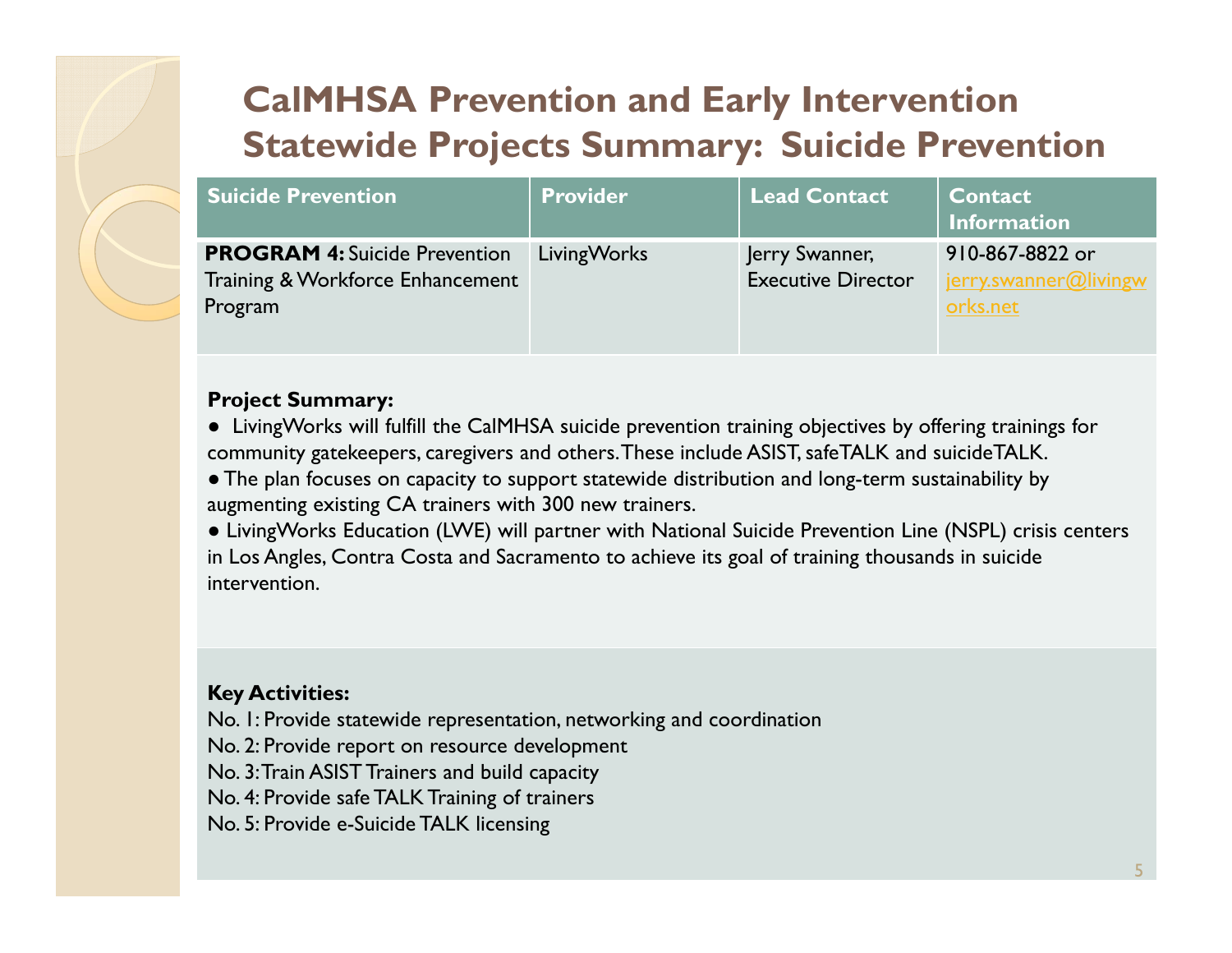| <b>PROGRAM I: Strategies for a</b><br><b>Supportive Environment</b><br><b>Program (SSEP)</b> | <b>Provider</b>                                                                | <b>Lead Contact</b> | <b>Contact Information</b> |
|----------------------------------------------------------------------------------------------|--------------------------------------------------------------------------------|---------------------|----------------------------|
| <b>Component I:</b> Stigma and<br><b>Discrimination Reduction</b><br>Consortium              | Pending*, TBD<br>(Request for Proposal<br>[RFP] to be released<br>summer 2012) | <b>TBD</b>          | <b>TBD</b>                 |

\*Previously awarded to a client-led organization; contract negotiations discontinued due to organizational restructuring. At the December 2011 meeting, the CalMHSA Board approved hiring Adele James as interim project manager to launch SDR Program 1, Component 1 and, by September 30, 2012, transition the Consortium's administration to a consumer/client-led organization with the capacity to continue the management of the project until the SDR Initiative concludes on June 30, 2014.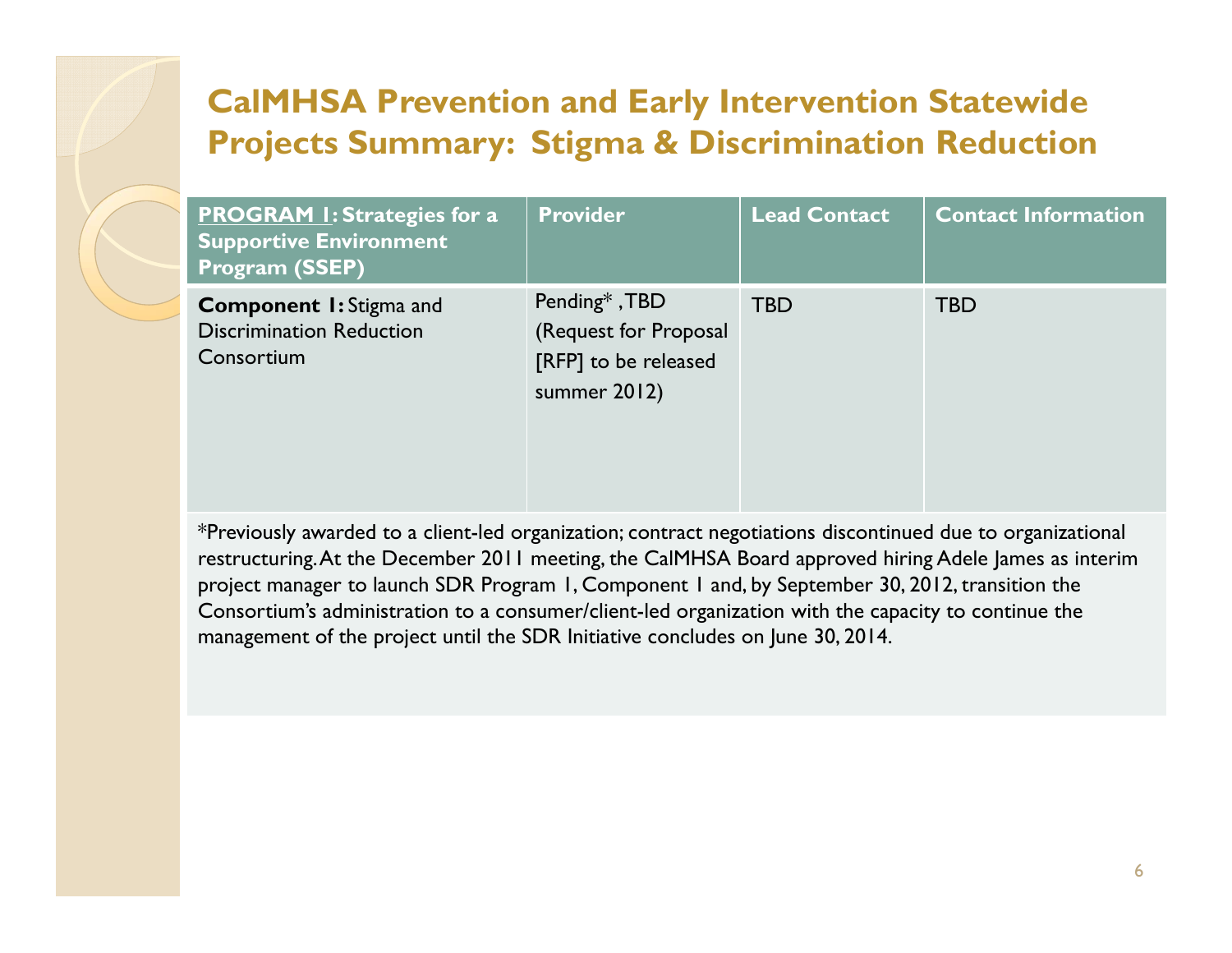| <u> Program I: Strategies</u><br>for a Supportive<br><b>Environment (SSEP)</b> | <b>Provider</b>    | <b>Lead Contact</b>       | <b>Contact Information</b> |
|--------------------------------------------------------------------------------|--------------------|---------------------------|----------------------------|
| <b>Component 2: Social</b>                                                     | Saltzman & Einhorn | Norma Rivera, Social      | 916-446-9900 or            |
| <b>Marketing</b>                                                               |                    | <b>Marketing Director</b> | $n$ rivera@rs-e.com        |

#### **Project Summary:**

● Runyon Saltzman & Einhorn's (RS&E) focus will be on change driven by a social marketing campaign, directed at teens 11-13 and extended to youth 14-24 that evolves with youth-movement and media documentary influences on the key adult audiences who have power over people with mental illness (PWMI, i.e., teachers, doctors and employers).

● The communications team includes Inspire USA Foundation and its ReachOut.com., social marketing specialists, clinical experts.

● More than a half billion impressions will be generated in three years, including more than 100 million digital impressions as social marketing leverages the de-stigmatizing power of social media.

● Fundamental strategic thinking is balanced between well-established best practices in social marketing and the reduction of stigma, forward thinking on the dynamics of empowerment and social influence in the coming decade.

#### **Key Activities:**

- No. 1: Provide strategic planning
- No. 2: Conduct Pre/Post social marketing evaluation
- No. 3: Develop and coordinate media planning and execution
- No. 4: Develop advertising concept development
- No. 5: Conduct qualitative testing
- No. 6: Provide campaign execution development
- No. 7: Provide campaign advertising production
- No. 8: Develop and launch ReachOut forums website
- No. 9: Create parent and caregiver outreach
- No. 10: Launch and conduct CPT documentary
- No. 11: Coordinate youth outreach
- No. 12: Provide technical assistance and training
- No. 13: Construct interactive microsite/mini-game development
- No. 14: Plan and develop anti-stigma arts network
- No. 15: Produce California Public Television (CPT) documentary
- No. 16: Provide outreach to Asian communities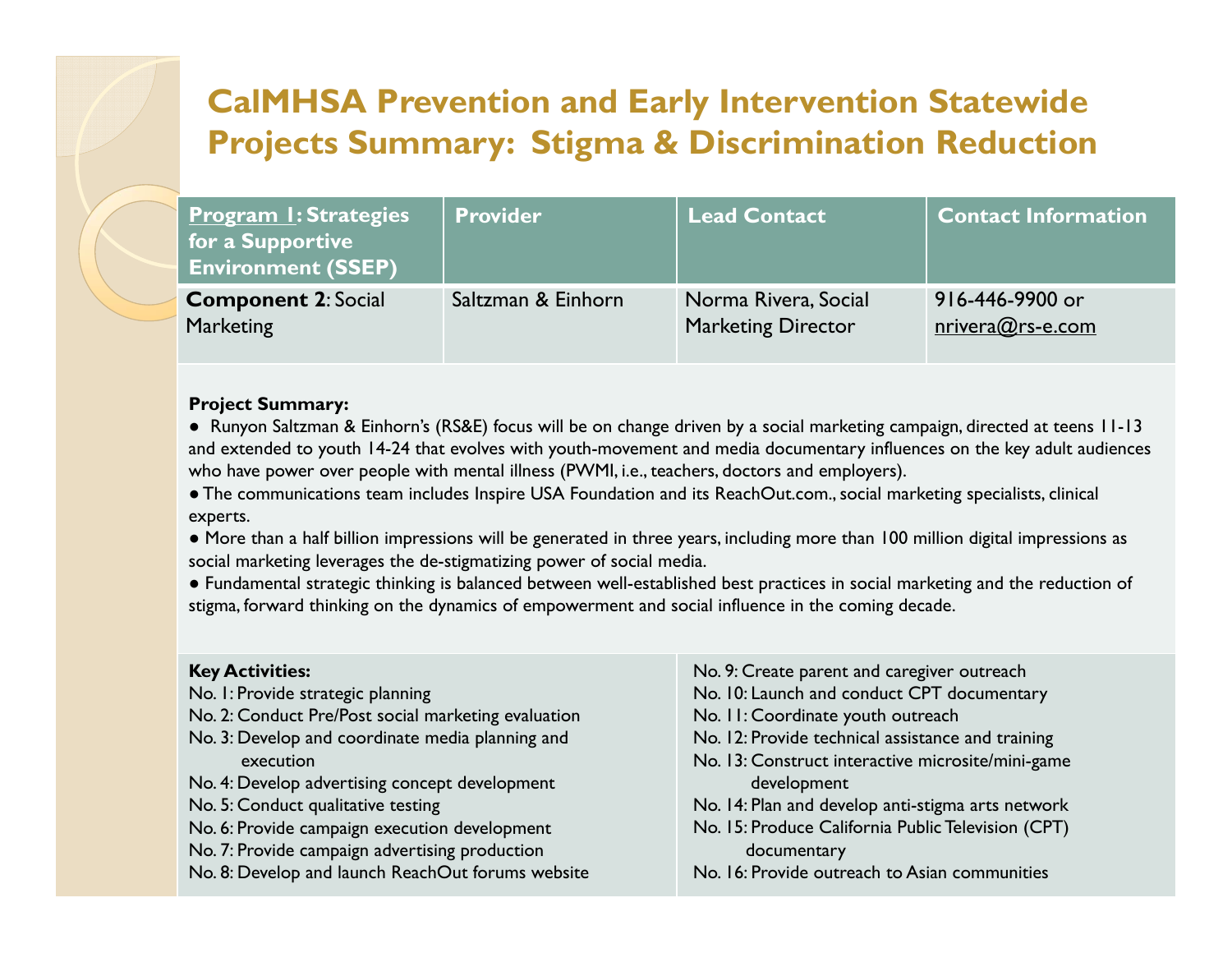| <b>Program I: Strategies for a</b><br><b>Supportive Environment (SSEP)</b> | <b>Provider</b>                                      | Lead Contact                                         | <b>Contact</b><br><b>Information</b>                 |
|----------------------------------------------------------------------------|------------------------------------------------------|------------------------------------------------------|------------------------------------------------------|
| <b>Component 3: Capacity Building</b>                                      | United Advocates for<br><b>Children and Families</b> | Sireyia Ratliff,<br><b>Deputy</b><br><b>Director</b> | 916-643-153 ext. 102<br>or<br>sratliff@uacf4hope.org |

#### **Project Summary:**

● United Advocates for Children and Families (UACF) and partners will build toward the best possible potential for lasting stigma reduction that portrays social norms and recognizes that mental health is integral to everyone's well-being.

● UACF's overarching philosophy: this project belongs to the people it serves. The project is used as the vehicle to reach its destination.

● UACF has established multiple partnerships with expert leaders that penetrate every culture, population, age and geographic location in the state.

### **Key Activities:**

No. 1: Generate county needs assessment

No. 2: Develop a master plan to direct and monitor implementation throughout the project

No. 3: Provide capacity building contact strategies countywide the initiative

No. 4: Public outreach and keynote speeches

No. 5: Develop sustainability plan

No. 7: Provide outcomes and program evaluation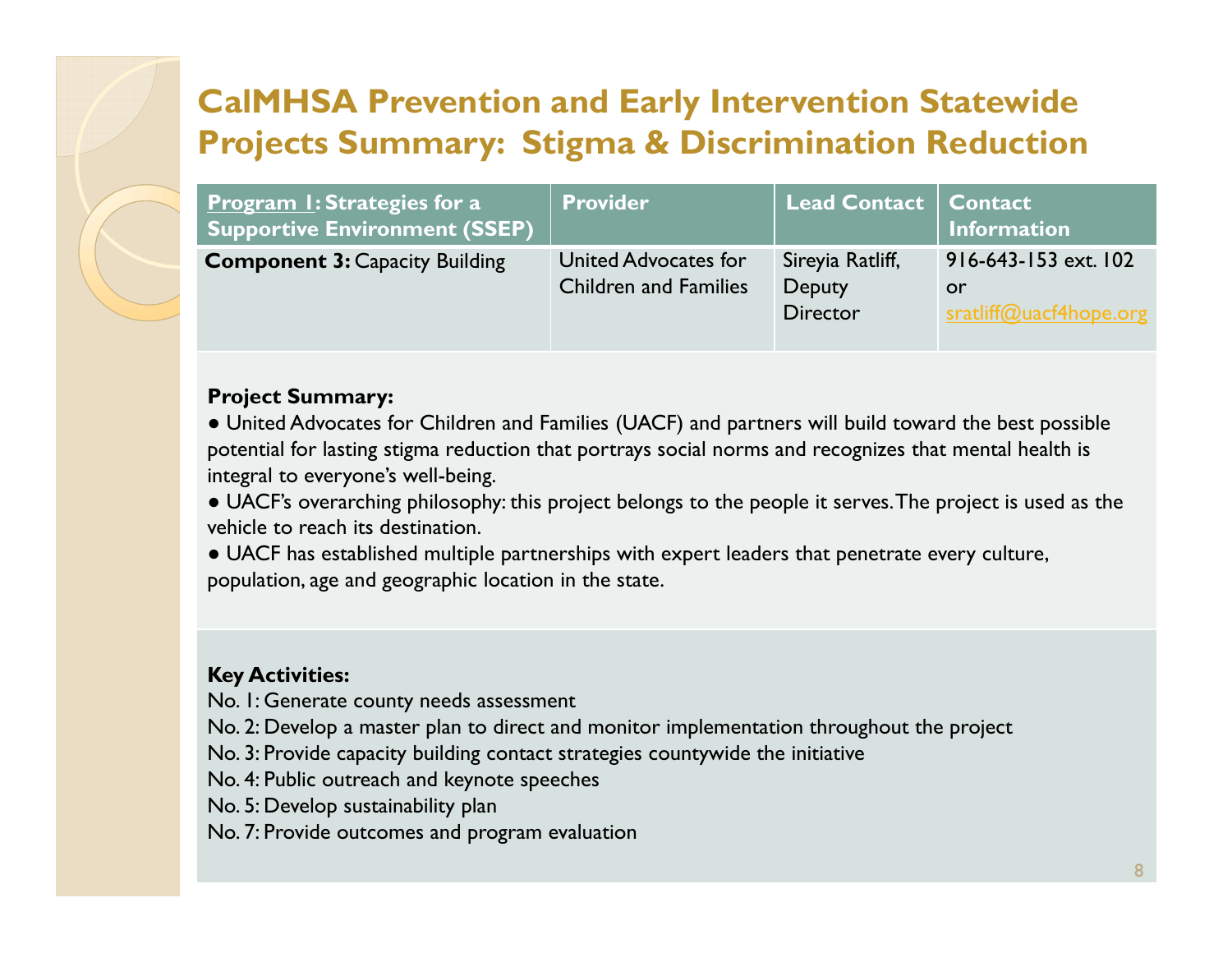| <b>Program 2: Values, Practices and   Provider</b><br><b>Policies Program (VPPP)</b> |                                                         | <b>Lead Contact   Contact  </b>               | <b>Information</b>                 |
|--------------------------------------------------------------------------------------|---------------------------------------------------------|-----------------------------------------------|------------------------------------|
| <b>Component I: Resource</b><br>Development                                          | <b>Mental Health</b><br>Association of San<br>Francisco | <b>Glen</b><br>McClintock,<br>Project Manager | 415-421-2926 or<br>glen@mha-sf.org |

#### **Project Summary:**

● Mental Health Association of San Francisco, with its partners, will develop a research and training Center to accomplish the objectives of the CalMHSA Resource Development (RD) and the Promising Practices Program (PPP) through assessment, curriculum development, training and dissemination of best SDR practices statewide.

● SDR training programs will be developed.

#### **Key Activities:**

No. 1: Create and identify assessment indicators, tools and instruments for Stigma and Discrimination Reduction training programs

No. 2: Assess the presence, penetration and type of Stigma and Discrimination Reduction training programs and projects on a state, regional and county basis

No. 3: Evaluate existing Stigma and Discrimination Reduction training programs to determine their readiness for development as best-practice models

No. 4: Develop and promulgate best practices and policies of Stigma and Discrimination Reduction training programs, training and technical assistance

No. 5: Disseminate best training practices, information, manuals, toolkits and evaluation tools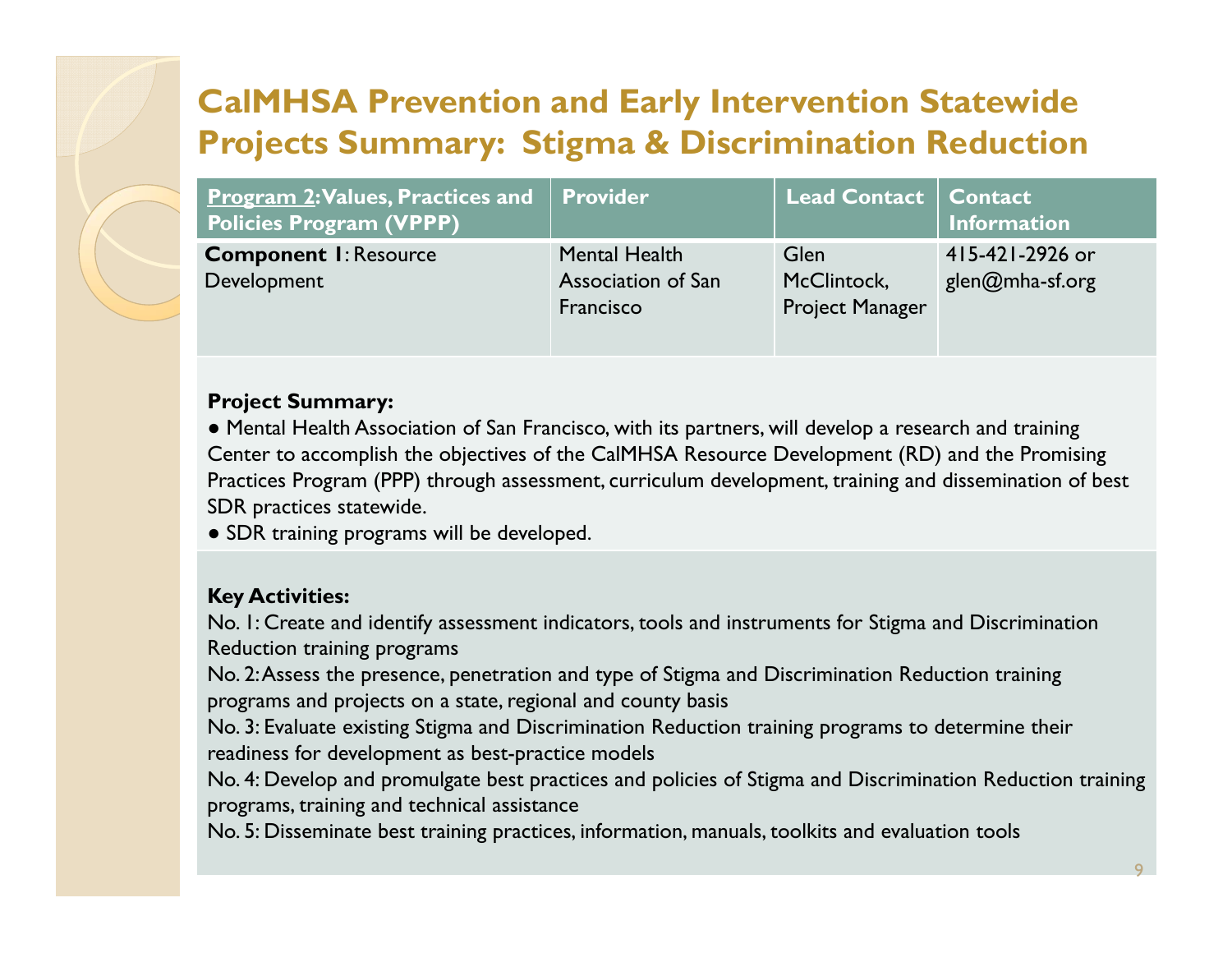| <b>Program 2: Values, Practices   Provider</b><br>and Policies Program (VPPP) |                     | <b>Lead Contact</b> | <b>Contact</b><br><b>Information</b> |
|-------------------------------------------------------------------------------|---------------------|---------------------|--------------------------------------|
| <b>Component 2: Partnering with</b>                                           | Entertainment       | Nedra Kline         | 310-286-2721 or                      |
| Media and the                                                                 | Industries Council, | Weinreich, Program  | nweinreich@eiconline.                |
| <b>Entertainment Industry</b>                                                 | Inc.                | <b>Manager</b>      | org                                  |

#### **Project Summary:**

●The Entertainment Industries Council, Inc. (EIC) will engage the entertainment industry in a communication strategy to increase accurate public understanding of mental health and the intent to decrease stigma and discrimination.

● Activities and outcomes will be quantified. Anecdotes from participants and recipients, points of engagement are designed to create, sustain awareness that causes behavior change.

● The core of the partnership is a structured collaboration between those that have a message and those that can distribute it. The partnership is also based on inclusion of stakeholders that represent specific California constituencies, care providers and thought leaders.

#### **Key Activities:**

No. 1: Provide assessment and analysis of existing media coverage and entertainment industry

programming

No. 2: Conduct focus groups and interviews with members of the media and key stakeholders and report findings

No. 3: Provide strategy and materials development

No. 4: Conduct media trainings

No. 5: Coordinate with other CalMHSA initiatives

No. 6: Conduct Entertainment Industries Council VPPP Evaluation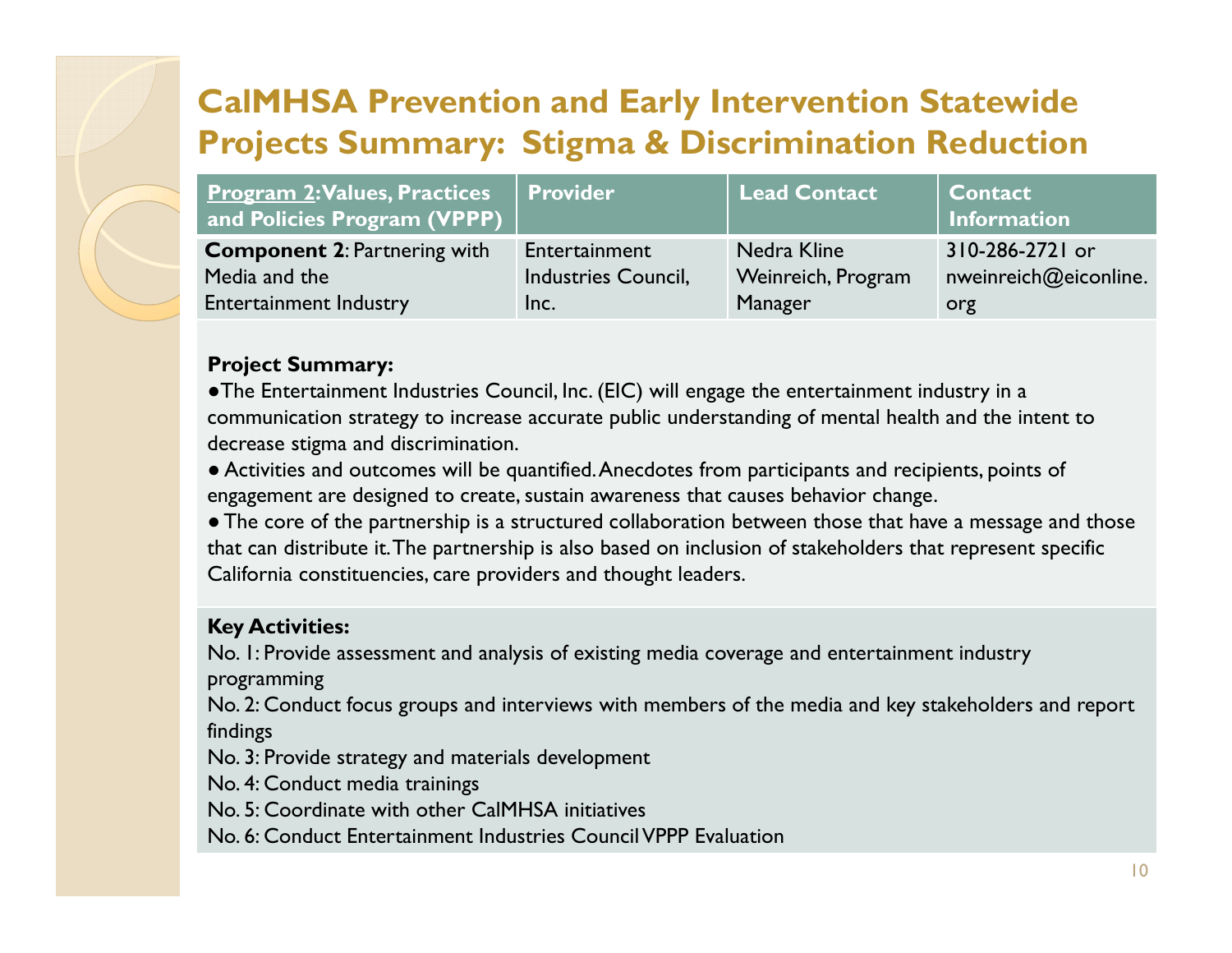| <b>Program 2: Values, Practices</b><br>and Policies Program (VPPP) | <b>Provider</b>                        | <b>Lead Contact</b>                              | <b>Contact</b><br><b>Information</b>                   |
|--------------------------------------------------------------------|----------------------------------------|--------------------------------------------------|--------------------------------------------------------|
| <b>Component 3: Promoting</b><br>Integrated Health                 | <b>Community Clinics</b><br>Initiative | Dr. Karen W. Linkins,<br><b>Project Director</b> | 480-471-7516 or<br>Karen@desertvistacon<br>sulting.com |

#### **Project Summary:**

● The Integrated Behavioral Health Project (IBHP), a program of Tides' Community Clinic Initiative (CCI), and three partner organizations will provide technical assistance and training to improve outcomes for underserved populations, while reducing associated stigma.

● IBHP will use its training curricula, tools and networks to promote integrated practices.

● Emphasizing client participation, IBHP will reach new stakeholders, including colleges/universities, health plans, public officials, and school health services in addition to health and behavioral health agencies.

#### **Key Activities:**

No. 1: Conduct statewide assessment

- No. 2: Provide community training
- No. 3: Provide stakeholder training

No. 4: Promote integration leveraging existing networks and dissemination channels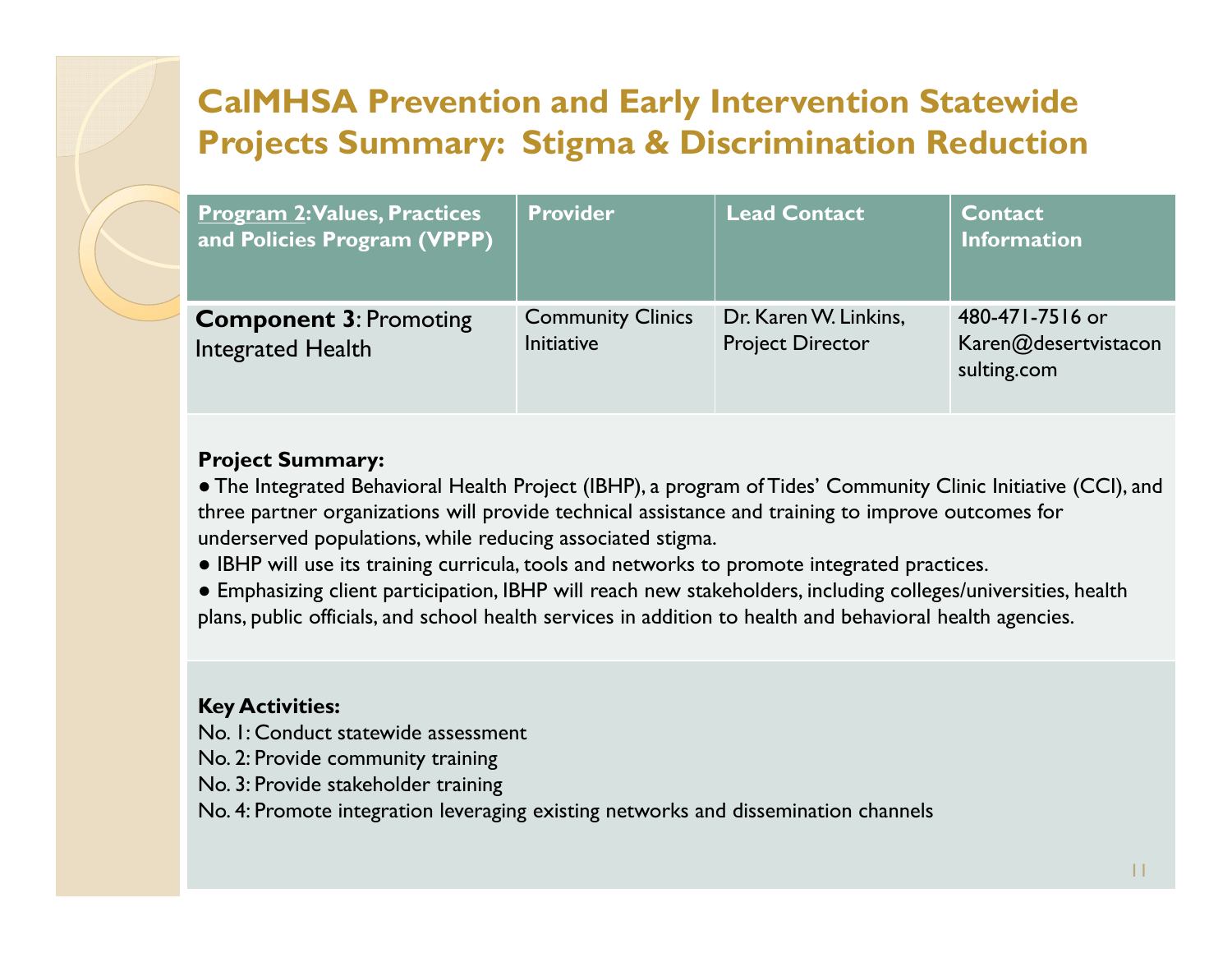| <b>PROGRAM 2: Values,</b><br><b>Practices and Policies</b><br>Program (VPPP) | <b>Provider</b>                                                                                        | <b>Lead Contact</b> | <b>Contact</b><br><b>Information</b> |
|------------------------------------------------------------------------------|--------------------------------------------------------------------------------------------------------|---------------------|--------------------------------------|
| <b>Component 4: Promoting Mental</b><br>Health in the Workplace              | Released on 12/16/2011.<br>Proposals are due on<br>2/15/2012. Anticipated<br>contract award in 4/2012. | <b>TBD</b>          | <b>TBD</b>                           |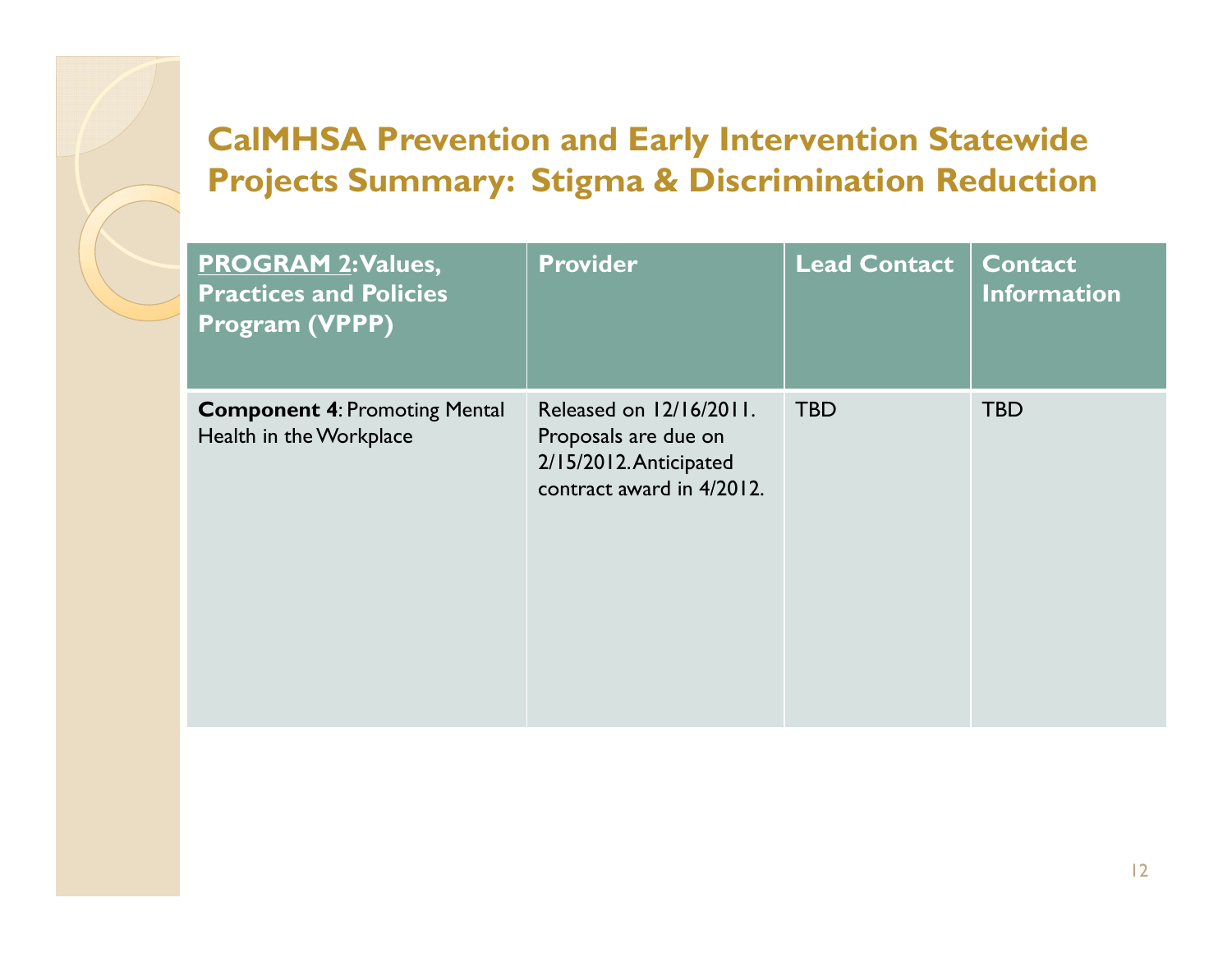| <b>Program 2: Values, Practices</b><br>and Policies Program (VPPP                                        | <b>Provider</b>                                        | <b>Lead Contact</b>                | <b>Contact</b><br><b>Information</b>                     |
|----------------------------------------------------------------------------------------------------------|--------------------------------------------------------|------------------------------------|----------------------------------------------------------|
| <b>Component 5: Reducing Stigma</b><br>and Discrimination in Mental<br><b>Health and System Partners</b> | <b>National Alliance</b><br>on Mental Health<br>(NAMI) | Steven Purcell, Program<br>Manager | 916-567-0163 or<br>steven.purcell@namic<br>alifornia.org |

#### **Project Summary:**

●The National Alliance on Mental Illness California (NAMI CA), in partnership with the Union of Pan Asian Communities (UPAC) and Pacific Clinics have designed a Reducing Stigma and Discrimination in Mental Health System Partners program.

● Program goals:

 $\Diamond$  Enhance existing, proven statewide stigma reduction programs

 $\Diamond$  Increase capacity of NAMI CA's statewide network of more than 70 local affiliates to deliver culturally and linguistically competent SDR programs

 $\lozenge$  Conduct an evaluation of the success of these programs in reducing stigma and discrimination

 $\lozenge$  Coordinate and integrate efforts across the Student Mental Health and Suicide Prevention Programs

 $\Diamond$  Ensure that our statewide network of NAMI Affiliates have the capacity to continue providing these services beyond the funding period

### **Key Activities:**

No. 1: Conduct statewide cultural competency assessment and training

No. 2: Conduct "In Our Own Voice: Living with Mental Illness" (IOOV) training

No. 3: Provide the NAMI provider education program

No. 4: Conduct and train Parents and Teachers as Allies (PTA) program

No. 5: Conduct Breaking the Silence training presentations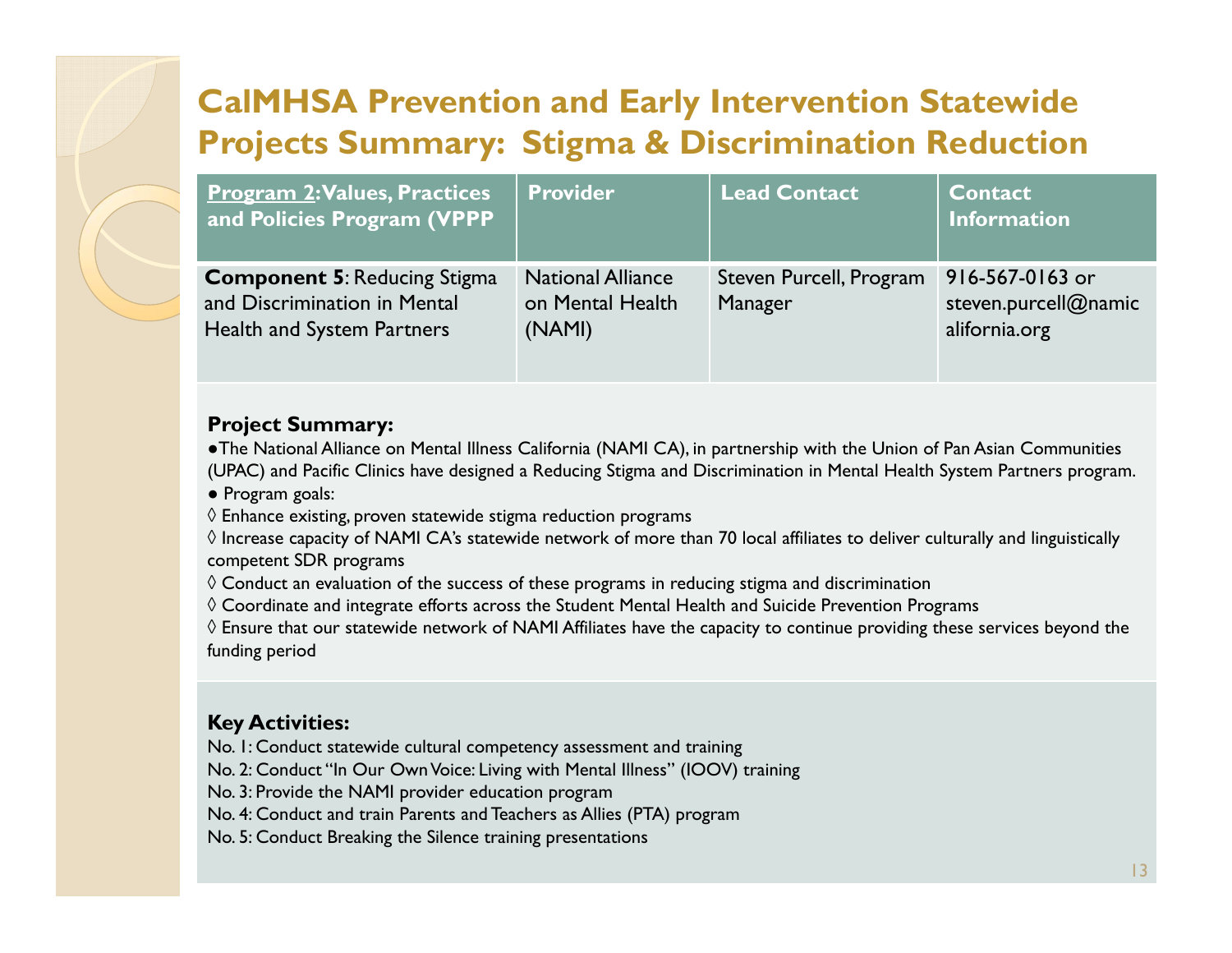| <u>  Program 3:</u>        | Provider                         | Lead Contact | <b>Contact Information</b> |
|----------------------------|----------------------------------|--------------|----------------------------|
| <b>Promising Practices</b> | <b>Mental Health Association</b> | Mary Lee     | 415-421-2926 ext. 312 or   |
| Program (PPP)              | of San Francisco                 |              | mary@mha-sf.org            |

#### **Project Summary:**

● Mental Health Association of San Francisco, with its partners, will develop a research and training Center to accomplish the objectives of the CalMHSA Resource Development (RD) and the Promising Practices Program (PPP) through assessment, curriculum development, training and dissemination of best SDR practices statewide.

● SDR training programs will be developed.

● For PPP, culturally effective and competent SDR programs will be disseminated through key community partner organizations.

#### **Key Activities:**

- No. 1: Develop research and evaluation team activities
- No. 2: Provide training and technical assistance team activities
- No. 3: Conduct outreach and dissemination team activities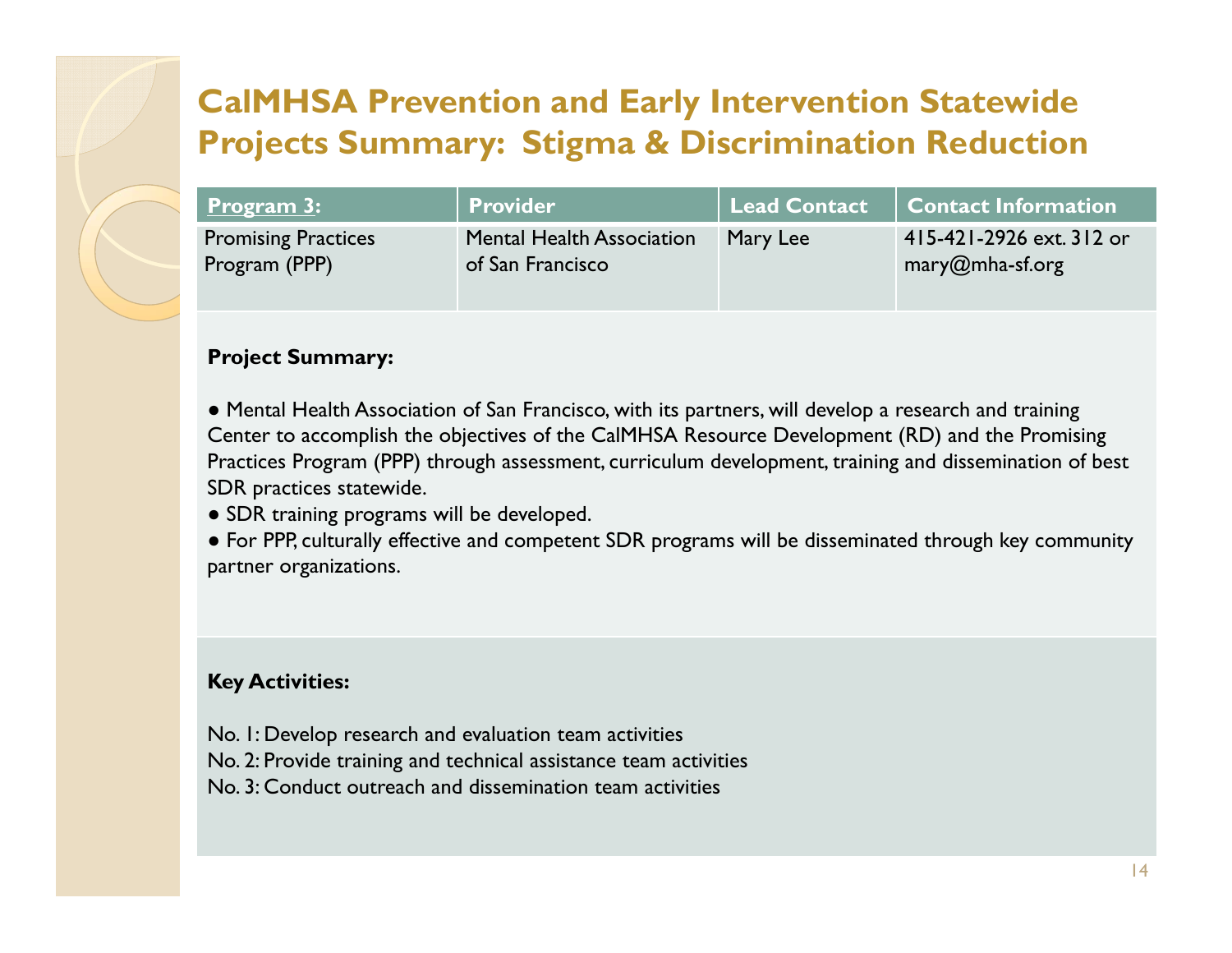| <u>Program 4:</u>     | <b>Provider</b>   | <b>Lead Contact</b>      | <b>Contact Information</b>               |
|-----------------------|-------------------|--------------------------|------------------------------------------|
| Advancing Policy to   | <b>Disability</b> | Margaret Johnson,        | 916-504-2263 or                          |
| Eliminate             | <b>Rights</b>     | <b>Advocacy Director</b> | Margaret.jakobson@disabilityrightsca.org |
| <b>Discrimination</b> | California        |                          |                                          |
| Program (APEDP)       |                   |                          |                                          |

#### **Project Summary:**

● Disability Rights California will address stigma and discrimination by examining laws, policies, and practices. It will train community members on existing rights and recommend needed policy changes.

● Disability Rights California will increase awareness of laws, policies and practices that address discrimination and support mental health services in non-traditional settings. It will identify those that contribute to stigma and discrimination and recommend changes.

● The firm will disseminate culturally-relevant, age-appropriate best-practice policies and build capacity to continue the work after the grant term.

#### **Key Activities:**

No. 1: Create and facilitate resource development

- No. 2: Provide training and capacity development
- No. 3: Identify and analyze laws that foster discrimination
- No. 4: Identify and analyze laws within criminal justice and allied systems
- No. 5: Coordinate with other initiatives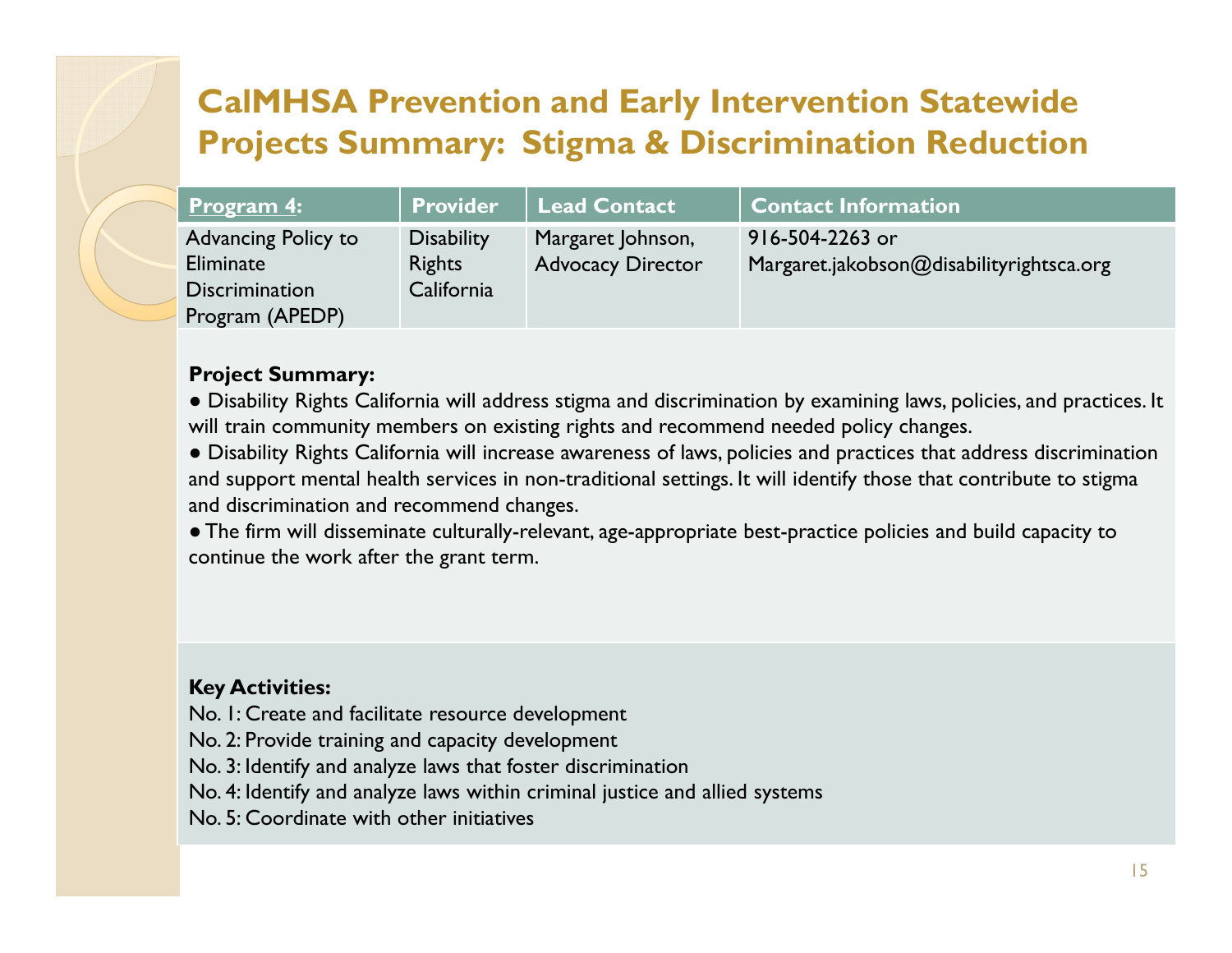| <u>Program I:</u>                                        | Provider                                    | <b>Lead Contact</b>                                            | <b>Contact Information</b>                |
|----------------------------------------------------------|---------------------------------------------|----------------------------------------------------------------|-------------------------------------------|
| Statewide K-12<br><b>Student Mental</b><br><b>Health</b> | California Department<br>of Education (CDE) | Monica Neopomuceno,<br><b>Education Programs</b><br>Consultant | 916-323-2212 or<br>mnepomuceno@cde.ca.gov |

### **Project Summary:**

● The California Department of Education will assist in the facilitation of the Student Mental Health Policy Workgroup (SMHPW) with quarterly meetings beginning in 2012.

● The SMHPW will propose critical student mental health policy recommendations to the State Superintendent of Public Instruction and the California legislature.

● The CDE will expand the Training Educators through Recognition and Identification Strategies (TETRIS) project, increase the number of trainings per year beginning 2012. These trainings will provide high-quality professional development for school and district-level staff to support school sites and classrooms in recognizing children's mental health disorders.

### **Key Activities:**

No. 1: Facilitate the Student Mental Health Policy Workgroup (SMHPW)

No. 2: Provide ongoing training of educators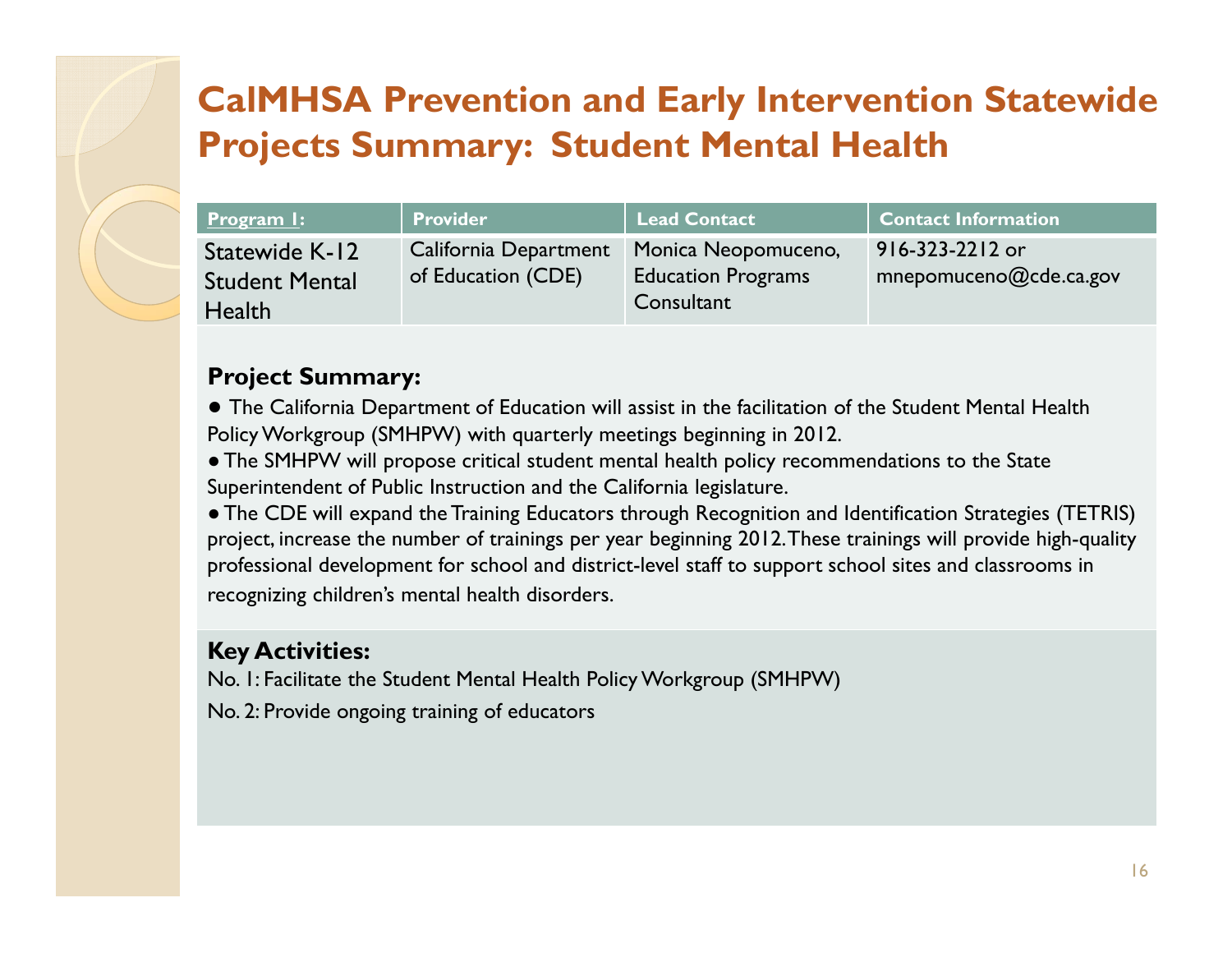| <u>Program 2:</u>     | <b>Provider</b>                                  | <b>Lead Contact</b> | <b>Contact</b><br>Information |
|-----------------------|--------------------------------------------------|---------------------|-------------------------------|
| Regional K-12 Student | California County Superintendents   Kate Osborn, |                     | 916-446-3095 or               |
| <b>Mental Health</b>  | <b>Educational Services Association</b>          | Association         | kosborn@ccsesa.org            |
|                       | (CCSESA)                                         | Manager             |                               |

#### **Project Summary:**

● CCSESA's Regional K-12 Student Mental Health Initiative is based on a statewide framework of prevention and early intervention strategies for student mental health that preserves regional flexibility.

● CCSESA identified four major goals which will be achieved and sustained by building the capacity of existing systems and personnel:

- (1) Cross-system collaboration
- (2) School-based demonstration programs
- (3) Education and training of education personnel, parents/caregivers, and community partners
- (4) Technical assistance for school-based program development

#### **Key Activities:**

No. 1: Develop plans for each region

No. 2: Build capacity to provide technical assistance for school-based mental health program development and implementation

No. 3: Facilitate policy and protocol changes across systems for prevention and early identification

No. 4: Build capacity to provide education and training of school and district personnel, parents/caregivers and community partners

No. 5: Implement school-based demonstration programs

No. 6: Create an online statewide clearinghouse of resources and best practices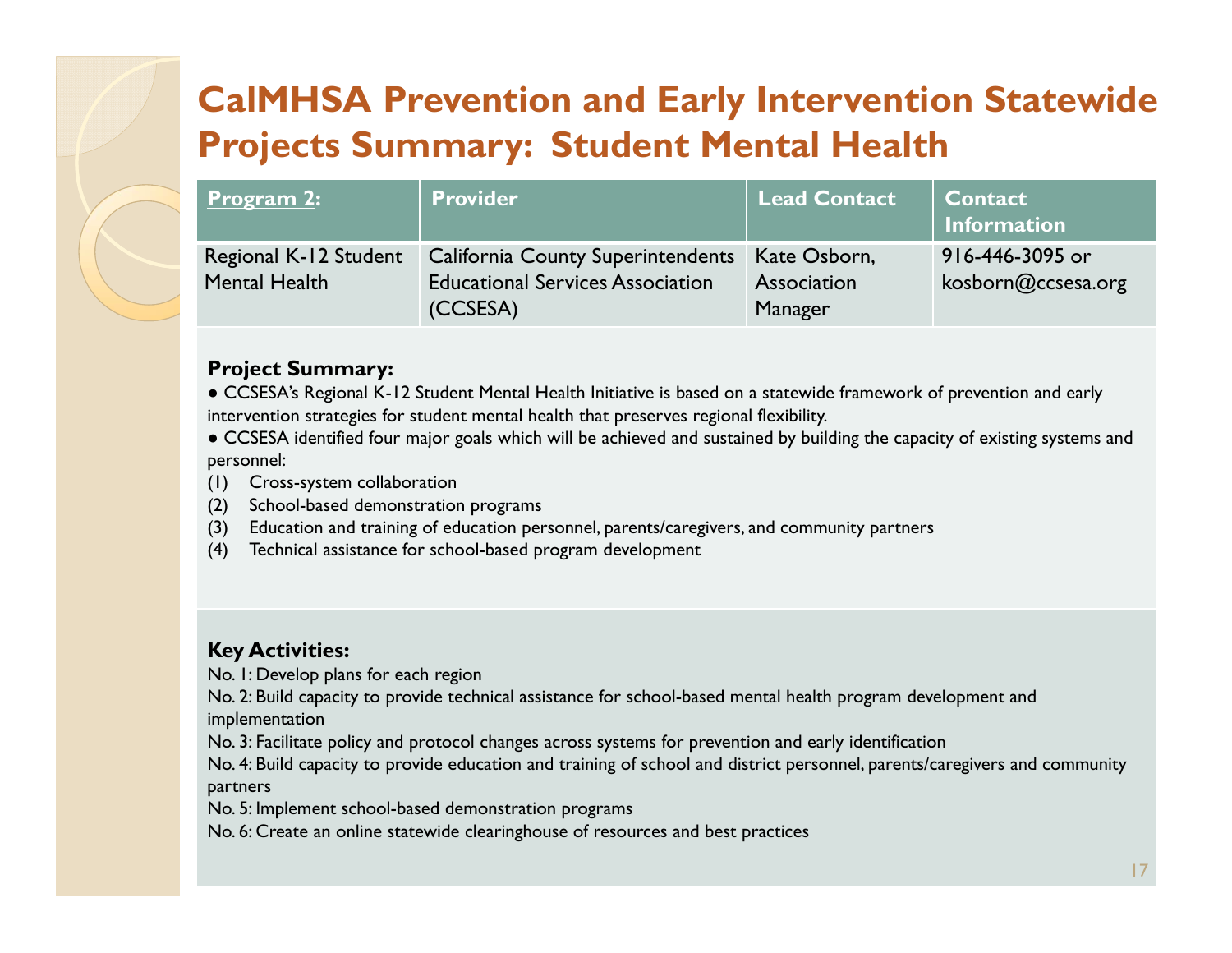| <u>  Program 3:</u>                                                          | <b>Provider</b>                                                | <b>Lead Contact</b>                       | <b>Contact Information</b>               |
|------------------------------------------------------------------------------|----------------------------------------------------------------|-------------------------------------------|------------------------------------------|
| <b>Student Mental</b><br><b>Health California</b><br><b>State University</b> | <b>California State University</b><br>Office of the Chancellor | Ray Murillo, Associate<br><b>Director</b> | 562-951-4707 or<br>rmurillo@calstate.edu |

#### **Project Summary:**

● The CSU seeks to impact the entire campus community, not just those experiencing psychological problems and focus on prevention and early intervention.

● Four major system-wide initiatives, data collection, electronic resources, social marketing campaign, and curriculum development will be implemented to benefit the 23 campuses.

● The CSU campuses will also have the option of implementing individualized programs that meet particular campus needs.

#### **Key Activities:**

- No. 1: Conduct needs assessment and proposal process
- No. 2: Collect benchmarking data
- No. 3: Develop and maintain electronic resources
- No. 4: Develop, disseminate and evaluate social marketing campaign
- No. 5: Develop curriculum and training (Campus Sub-awards)
- No. 6: Implement and evaluate Peer-to-Peer Programs (Campus Sub-awards)
- No. 7: Implement and evaluate Suicide Prevention (Campus Sub-awards)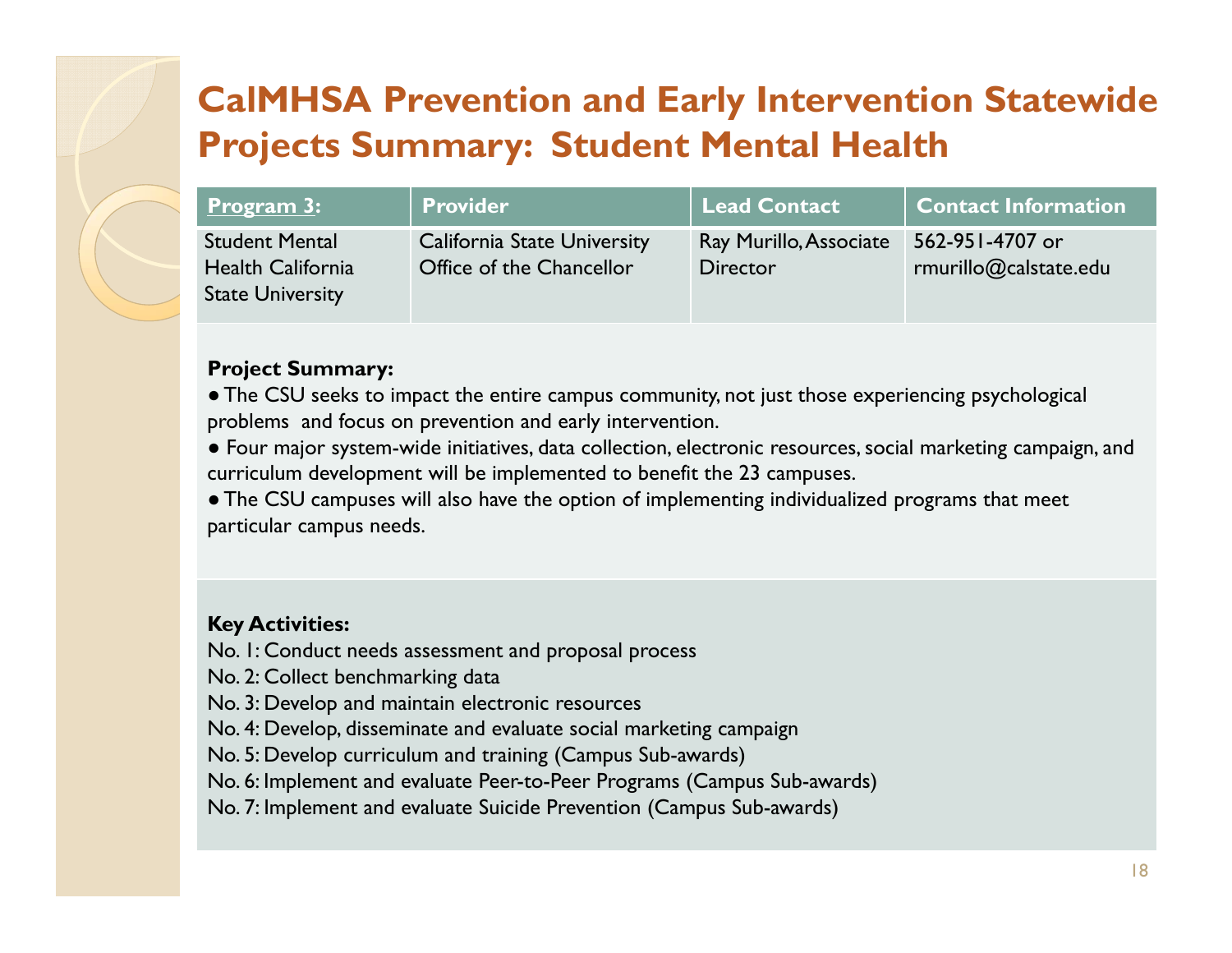| <u>Program 4:</u>                                     | <b>Provider</b>                      | <b>Lead Contact</b>                          | <b>Contact Information</b> |
|-------------------------------------------------------|--------------------------------------|----------------------------------------------|----------------------------|
| <b>Statewide Student Mental</b>                       | <b>California Community</b>          | Betsy Sheldon,                               | 916-322-4004 or            |
| <b>Health California Community</b><br><b>Colleges</b> | Colleges Office of the<br>Chancellor | Specialist, Mental<br><b>Health Services</b> | bsheldon@cccco.edu         |
|                                                       |                                      |                                              |                            |

#### **Project Summary:**

● The SMHI will focus on prevention strategies to address the mental health needs of students and advance the collaboration between educational settings and county services, forming the foundation for future MHSA programs.

● This project is a partnership between the CCCCO and the Foundation for California Community Colleges (FCCC) where FCCC is the fiscal agent for this project and serves as the contractor. The Chancellor's Office will be the lead over the programmatic areas. Hereafter, the contractor will be referred to as "The CCC SMHP" to reflect this joint partnership.

● The main components of the CCC SMHP are the development and implementation of campus-based mini contracts to 12 colleges and a statewide training and technical assistance (TTA) system to support the contracts, regional training efforts, resource development and dissemination.

● The CCC SMHP will also identify an online gatekeeper training program for faculty and staff. An external evaluator will be identified to develop a data and evaluation framework and assist in quality management and accountability efforts.

● Embedded in the above components are plans to continue work with stakeholder groups, the California State University (CSU) and University of California (UC) systems on select projects.

● Maintaining a focus on student veterans will be an important element of program implementation.

#### **Key Activities:**

No. 1: Develop and implement CCC-Student Mental Health Program campus-based contracts

No. 2: Develop and implement statewide training and technical assistance

No. 3: Address the mental health needs of student veterans

No. 4: Provide suicide prevention gatekeeper training for faculty and staff 1998 and 1998 and 1998 and 1998 and 199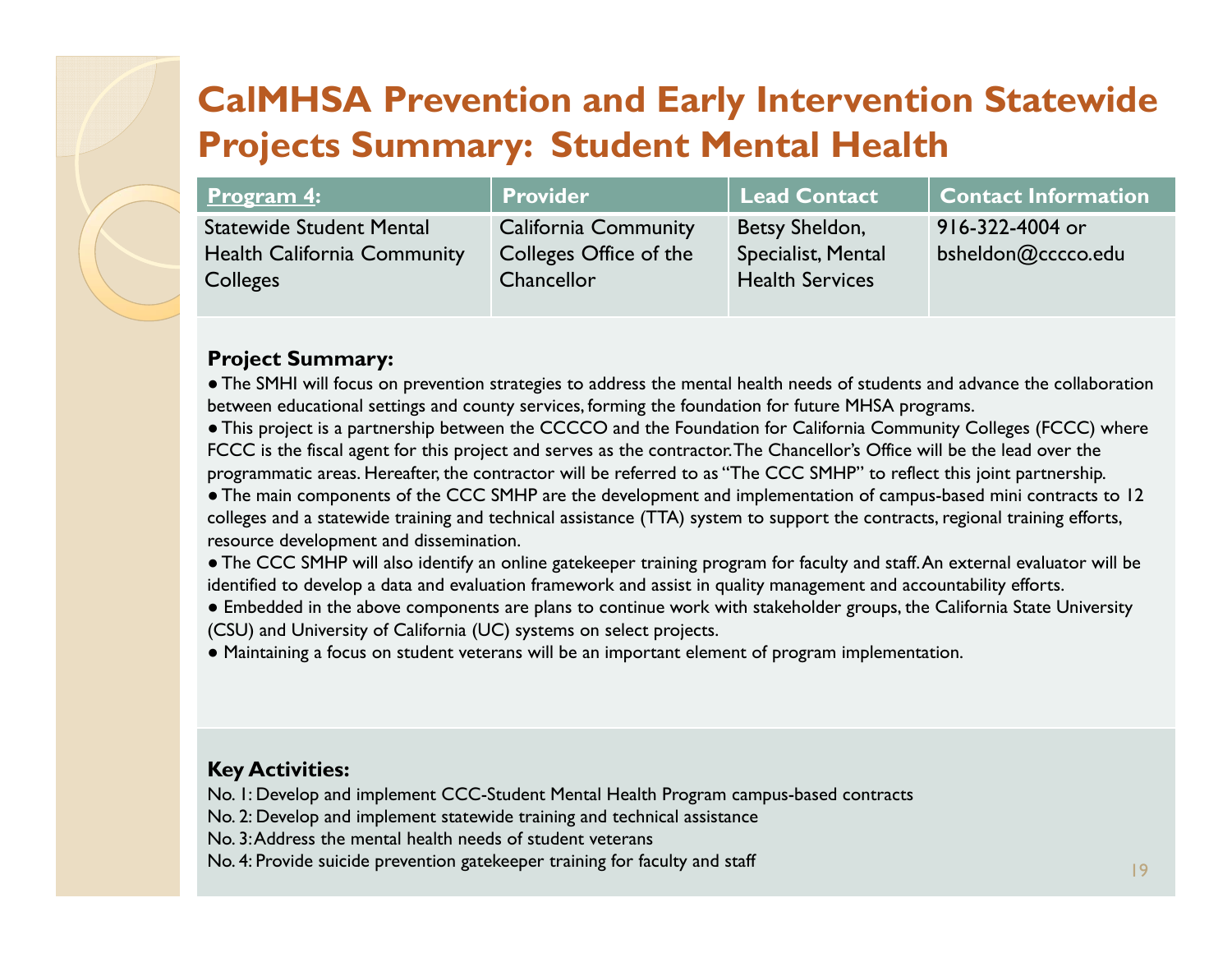| <b>Program 5:</b>                                              | Provider                        | <b>Lead Contact</b>                                               | <b>Contact Information</b>              |
|----------------------------------------------------------------|---------------------------------|-------------------------------------------------------------------|-----------------------------------------|
| <b>Statewide Student Mental</b><br><b>Health University of</b> | Regents of the<br>University of | Belinda Vea, Student Affairs<br><b>Policy and Program Analyst</b> | 510-987-9581 or<br>Belinda.vea@ucop.edu |
| California                                                     | California                      |                                                                   |                                         |

#### **Project Summary:**

- $\bullet$  UC will implement a system wide, two-phase initiative to address student mental health issues
- Phase I includes developing and enhancing campus programs and services for peer-to-peer support, faculty/staff/student training, and suicide prevention.

New or enhanced programs/services include: screening for distress and depression, training videos and manuals, educational programs to reduce mental health stigma, discrimination and bystander training

● Phase II includes strengthening UC's relationship with the CSU and CCC systems by collaborating on projects that increase access to services to all students within the systems, and provide outreach and extend resources statewide.

### **Key Activities:**

No. 1: Implement training programs to recognize and respond to students with mental health disorder-related behaviors

No. 2: Implement American Foundation for Suicide Prevention's Interactive Screening Program to each UC campus

No. 3: Create a system-wide social marketing campaign to disseminate information to students

No. 4: Develop a comprehensive web-based "clearinghouse" for program material, training manuals and other outreach material